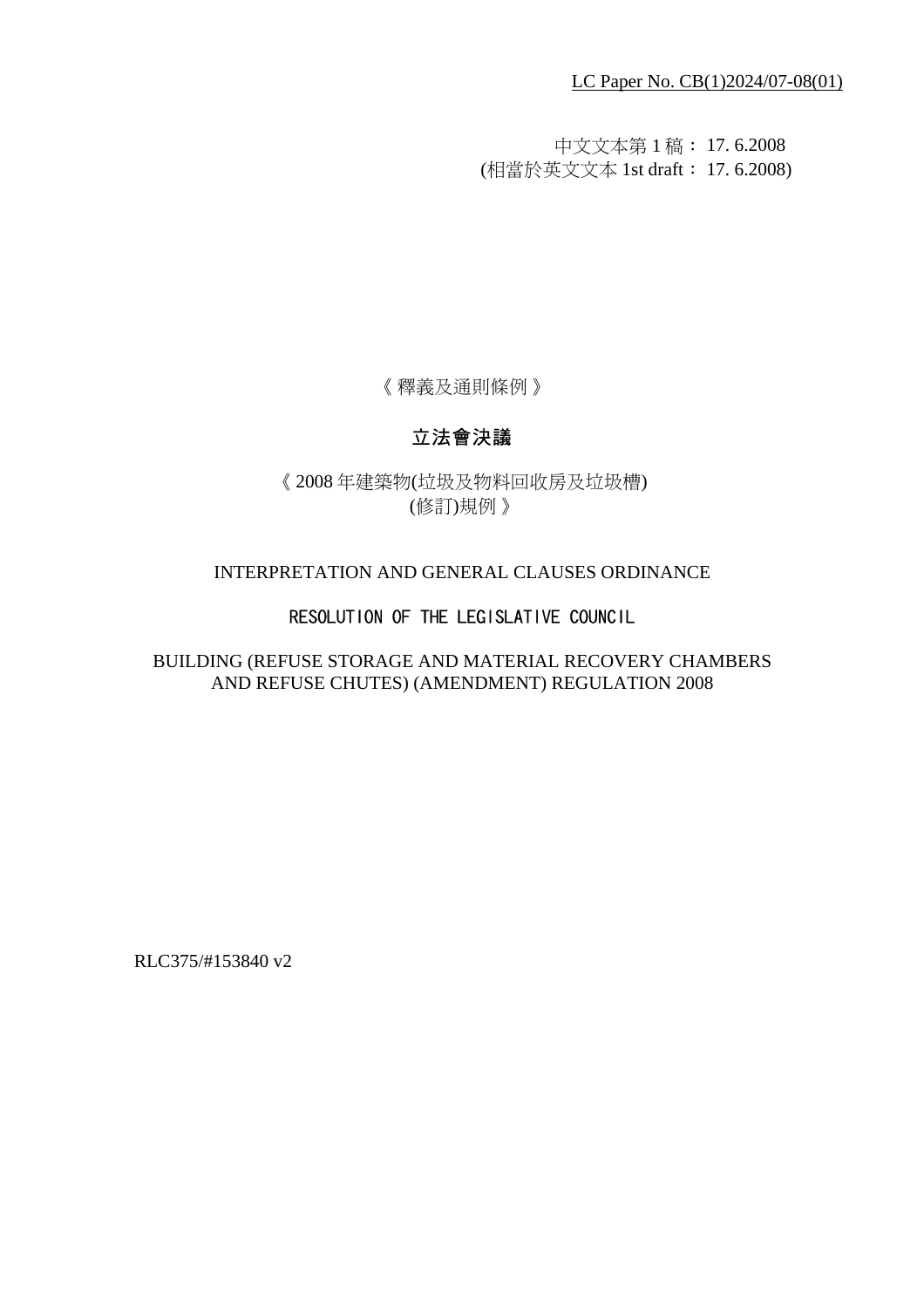# INTERPRETATION AND GENERAL CLAUSES **ORDINANCE**

## **RESOLUTION OF THE LEGISLATIVE COUNCIL**

#### BUILDING (REFUSE STORAGE AND MATERIAL RECOVERY CHAMBERS AND REFUSE CHUTES)(AMENDMENT) REGULATION 2008

Resolution made and passed by the Legislative Council under section 34(2) of the Interpretation and General Clauses Ordinance (Cap. 1) on July 2008.

RESOLVED that the Building (Refuse Storage and Material Recovery Chambers and Refuse Chutes) (Amendment) Regulation 2008, published in the Gazette as Legal Notice No. 125 of 2008 and laid on the table of the Legislative Council on 21 May 2008, be amended, in section 3, in the new section 3A(5), by repealing ", boarding house, hostel or dormitory" and substituting "or boarding house".

Clerk to the Legislative Council

July 2008